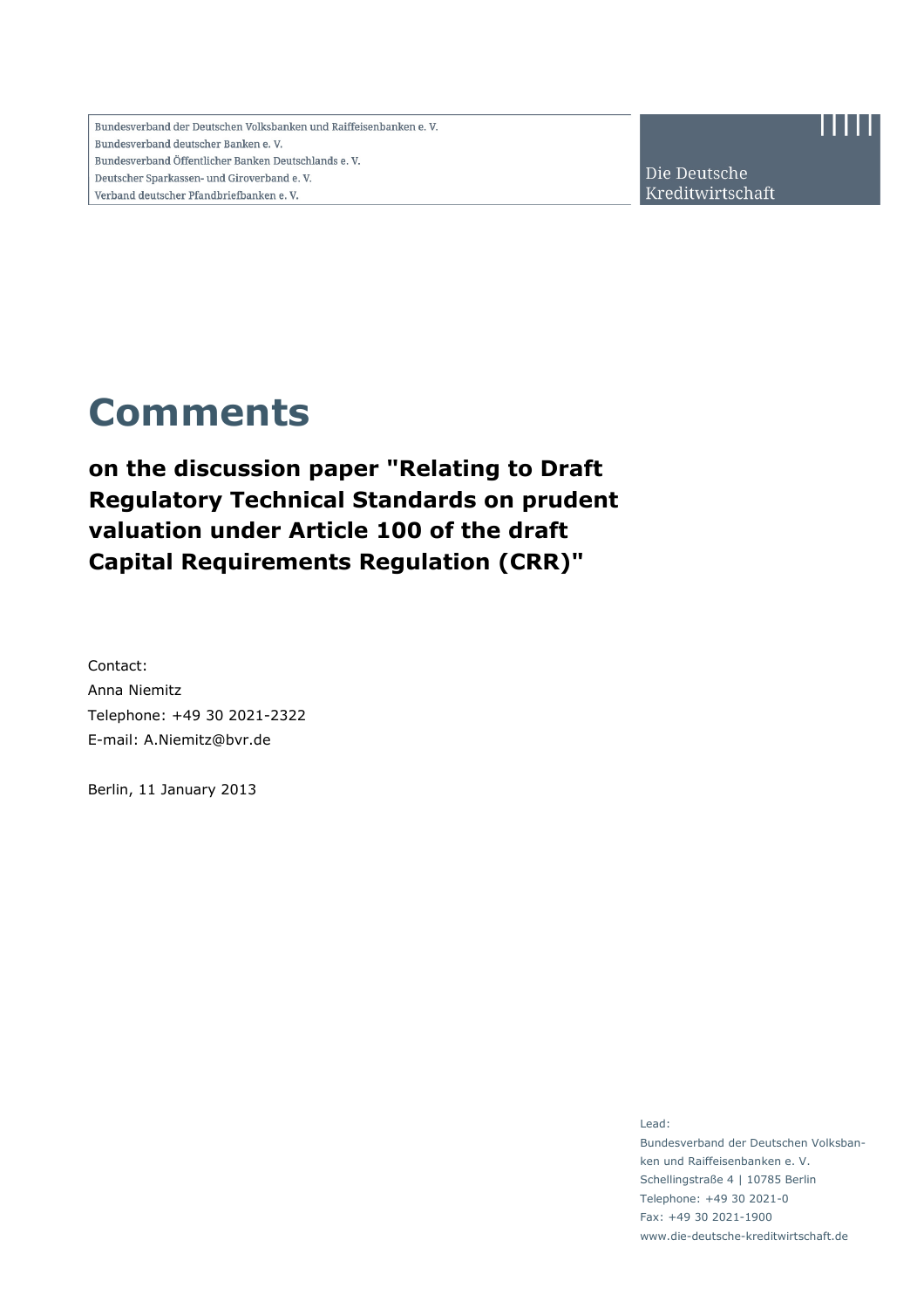#### **I. General remarks**

The EBA discussion paper presumably reflects the current status of the EBA working group discussions. It is our impression that the discussions have yet to be completed in many areas. For example, a number of operationalisations seem to be lacking if the purpose of a uniform European application of the "prudent valuation" concept is to be achieved. The objective should be to find a reasonable balance between the degrees of freedom which institutions require for their internal, model-based implementation of the demands and the goal of a uniform European application of the requirements. We nevertheless welcome that the EBA has included the banking industry in its deliberations at an early stage both with respect to the publication of the present discussion paper and also with the hearing in June 2012.

However, we consider it to be undesirable to decouple the supervisory from the accounting valuation further and further. The outcome is that individual financial instruments measured at fair value end up with various values. This immediately raises the question as to the "correctness" of the individual values compared with each other and how this impacts net income. The increasing decoupling of valuations leads to the necessity of parallel data pools and the continual updating of accounting records, which can ultimately have significant consequences. Such a discrepancy generated between these two worlds leads to a large number of mutual adjustment and exceptions. Those in turn call for considerable effort for their reconciliation and internal clarification. In addition, steering the altogether three equity capital variables (consolidated balance sheet equity, regulatory capital and economic risk cover capital) is rendered all the more difficult. The supervisory valuation requirements have to be implemented for Pillar I; for the economic capital calculation of Pillar II it still has to be examined what relevance the adjustments in the individually selected scenario for the risk-bearing capacity calculation may have and how their content would have to be interpreted still. The three capital perspectives of the balance sheet, the regulatory and the economic capital are thus on diverging methodical paths and may sometimes lead to considerably conflicting steering signals. Some of the required costs and risks that should be covered in the AVAs are already covered in the IFRS fair value approach (e.g. bid/ask spreads). We therefore argue that a common standard be defined for determining the fair value, which should then also apply for prudent valuation. In addition, from our understanding, value adjustments that have already been made with an income statement impact need not be applied again for the purpose of "prudent valuation". On the other hand, additional supervisory value adjustments need not be applied in accounting.

There can be no doubt that adjusting the valuation for receivables for the widest possible range of influencing factors, which incidentally are dependent on the market phase, will have an extremely procyclical effect. It also runs counter to the efforts of the recent regulatory changes to reduce the pro-cyclicality of supervisory capital requirements. For example, bid/ask spreads broadened sharply after the Lehman Brothers insolvency, as is usual in situations of a rapidly falling market. High capital-intensive AVAs would have aggravated the crisis at that point in time and presumably dragged the industry into an even stronger downward spiral – exactly the opposite of what is to be achieved, for example, with the introduction of the prudential filter, which neutralises the valuation effects on the capital ratio to a certain degree. This is in part also due to the fact that the valuation adjustments tend sharply in the direction of liquidation accounting. This distortion was intentionally and rightly avoided in the past. We consider the proposed approach highly dangerous and at odds with regulatory objectives – a bank whose accounts are based on breakup values will not be in a position to fulfil its major economic responsibilities. It needs to be made clear that the going concern concept of valuation should apply even when calculating AVAs.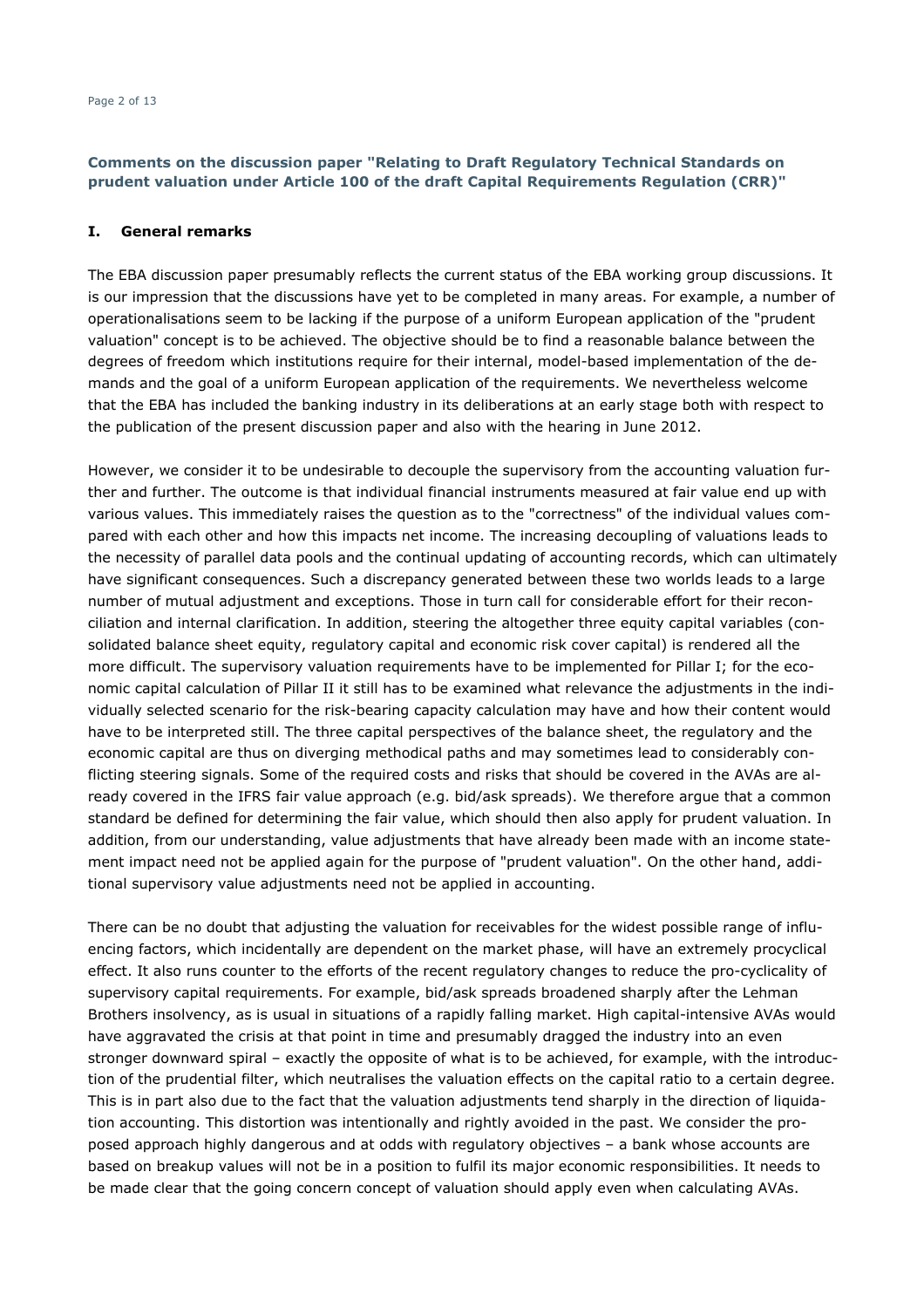Uniform European application of the "prudent valuation" concept, albeit without curtailing adequate flexibility for institution-specific decisions, is essential for competitive reasons. Especially so as it has transpired during the course of the discussion with the EBA in June 2012 that some countries are clearly flouting the already valid CRD III requirements for prudent valuation and have not put in place national requirements to implement the CRD III requirements. In view of the fact that it is unlikely that the directly valid RTS will become effective before 2014, we would expect the EBA to take firm steps to make sure that the valid requirements are complied with by all European countries. The appropriate reviews should be undertaken to ensure this.

In general, we fear that there will be a distinct overlap between a number of the "prudent valuation" requirements and already existing or expected capital requirements. Such overlaps should be avoided at all costs so as to avoid "double-counting" of the same risks. We see such overlaps, for example, in the

- market liquidity requirements under Basel 2.5 (CRD III and CRD IV market risk rules),
- requirements concerning the CVA risk charge and stricter capital requirements under Basel III,
- anticipated requirements for endogenous market liquidity risks expected as part of the trading book review,
- capital requirements for operational risks,
- Pillar II capital requirements for model risks,
- Pillar II requirements for "leverage risk".

We therefore ask for an explicit statement in the future technical standard that all and any double counting can be offset against each other.

The uncertainties on how to approach the discussion paper start already with the fundamental terms "prudent value", "exit price" and "true realisable value". Whether the goal "to set valuations at a level that achieves an appropriate degree of certainty that the valuation used for regulatory purposes is not higher than the true realisable value" can even be achieved is more than doubtful. We therefore ask for standardisation of the terms.

We assume that the starting point for the AVA calculation, the fair value, will differ from jurisdiction to jurisdiction. It is unclear how the EBA intends to deal with this issue.

All prices and values respectively and the empirical distributions of financial instrument prices and values respectively depend strongly on the circumstances and thus in particular on a possible inclusion of the history (duration, weighting of historical data, reference to "normal" or "stressed" market conditions?) and on the exit horizon, which in turn has to reflect market liquidity considerations. It is not clear how a quantile shall be determined. There are in particular considerable differences whether reference is made to a normal market situation or "stressed" markets. It is also of considerable relevance whether "fire sales" are assumed or not. In addition, the terms are not adequately differentiated from each other. On the other hand, if valuation is carried out on the assumption of a "one-sided" distribution that is based on a single point in time, it should likewise be clarified how precisely the quantile is to be determined. For a point in time-based perspective, the market depth is a key aspect, which generally provides insufficient data in practice.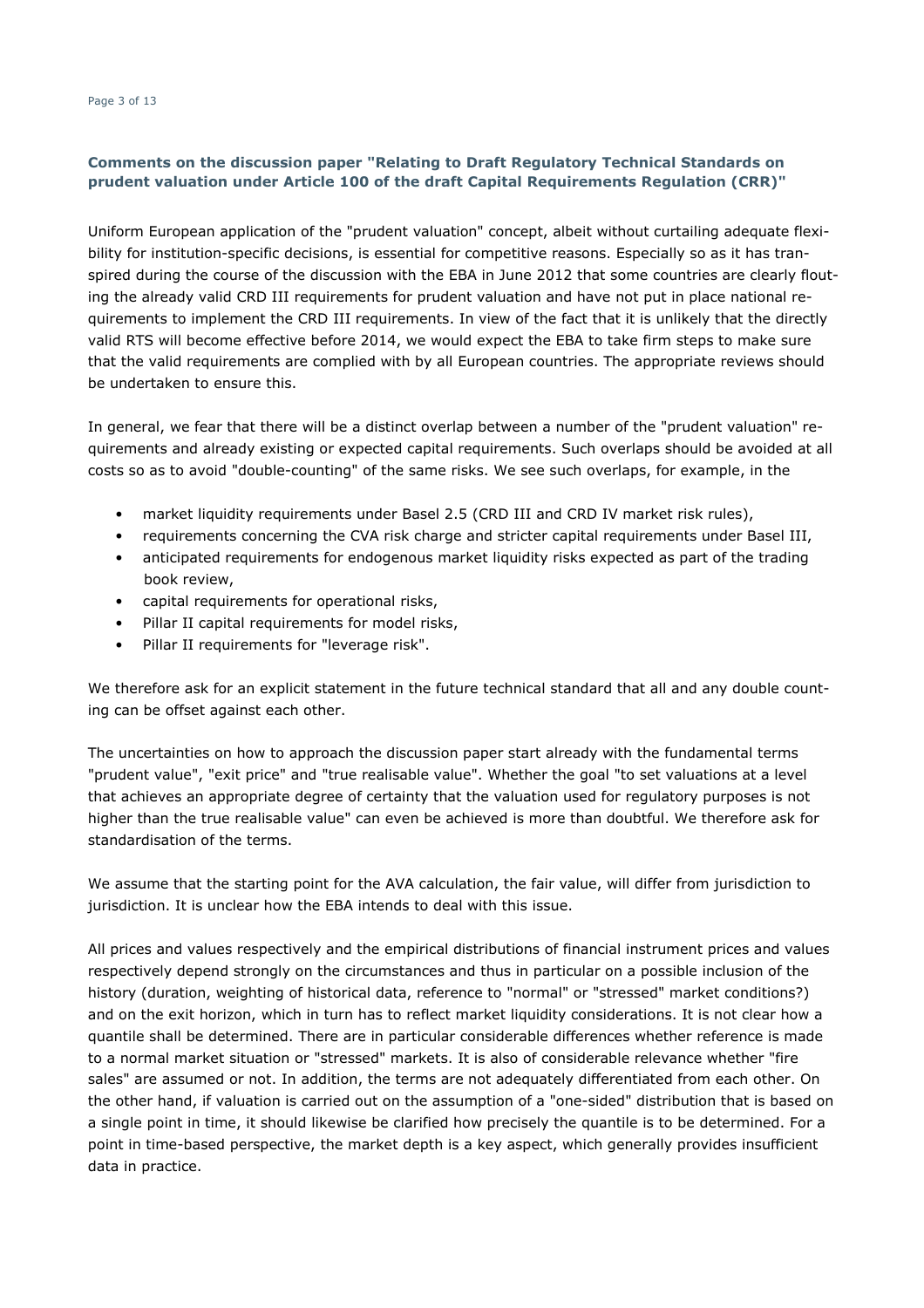Terminological confusion, differentiation difficulties and overlap problems also derive from the analysis of the example on page 5: a general market price uncertainty - as depicted in the example - is already incorporated in the market risk VaR, so that the described case is, in our opinion, not suitable as justification of prudent valuation. The example concerns the case of greater uncertainty due to risk aversion. The degree of risk aversion is, however, completely irrelevant for fair valuation (here: fair value positions), because risk-neutral (fair) valuation is applied. Hence the conceptional approach to the topic of "prudent valuation" is muddied by the example and needs to be revised.

Fundamental for all estimates and calculations stated in this draft is the transparency of the respective market, in particular transaction volumes and prices, but also the number of participants. Without this information, the required calculations are not meaningfully possible or can actually lead to false conclusions.

In addition, the valuation of many financial instruments has become extremely complex over the past few years, and the number of valuation parameters has (quite rightly) increased. Generally, one cause of the crisis is attributed to the complexity and impenetrability of valuations. The question arises whether the introduction of two further layers of complexity in the valuation process, namely the determination and testing of AVAs, is the right approach for tackling this problem. We would suggest that an impact study be carried out before finally deciding the prudent valuation rules. Even if various member states already have regulations for implementing CRD III, the proposals go far beyond what is currently valid in certain countries. One possibility would be to introduce a notification obligation, analogue to the LCR transition arrangement, whose results could then be used to determine the definitive rules.

## **II. EBA questions**

1. Do you believe that a proportionality threshold should be considered before requiring an institution to assess the prudent value of all fair value positions? If yes, how would you define the threshold?

We support the introduction of a (de minimis) threshold. We support the inclination of the EBA already apparent in the question of introducing an *a priori* rule that spares the affected institutions the effort of calculating valuation adjustments right from the start. Otherwise, there would be no appreciable alleviation. For the structure of the de minimis threshold we suggest the orientation on the ratio of fair value positions to the institution's total assets or capital. Important is that the threshold be easily determined by the institution and that it can be quickly calculated. It should not lead to any additional complexity.

A threshold based on already calculated AVAs has been in place in Germany since implementation of the corresponding CRD III rules. From the methodology perspective, we would prefer the threshold to be determined as follows: the grand total of the AVA is at least x% of the total value of the considered transactions and the grand total is not less than EUR y million. Here, x should be at least 10 and y at least EUR 50 million. Such a threshold should be defined in addition to the aforementioned *a priori* rule.

Depending on the definition, the AVA will be volatile to a certain extent. We assume that a decline of the grand total of AVAs allows a reduction of the CET1 deductions and would invite a corresponding statement on this.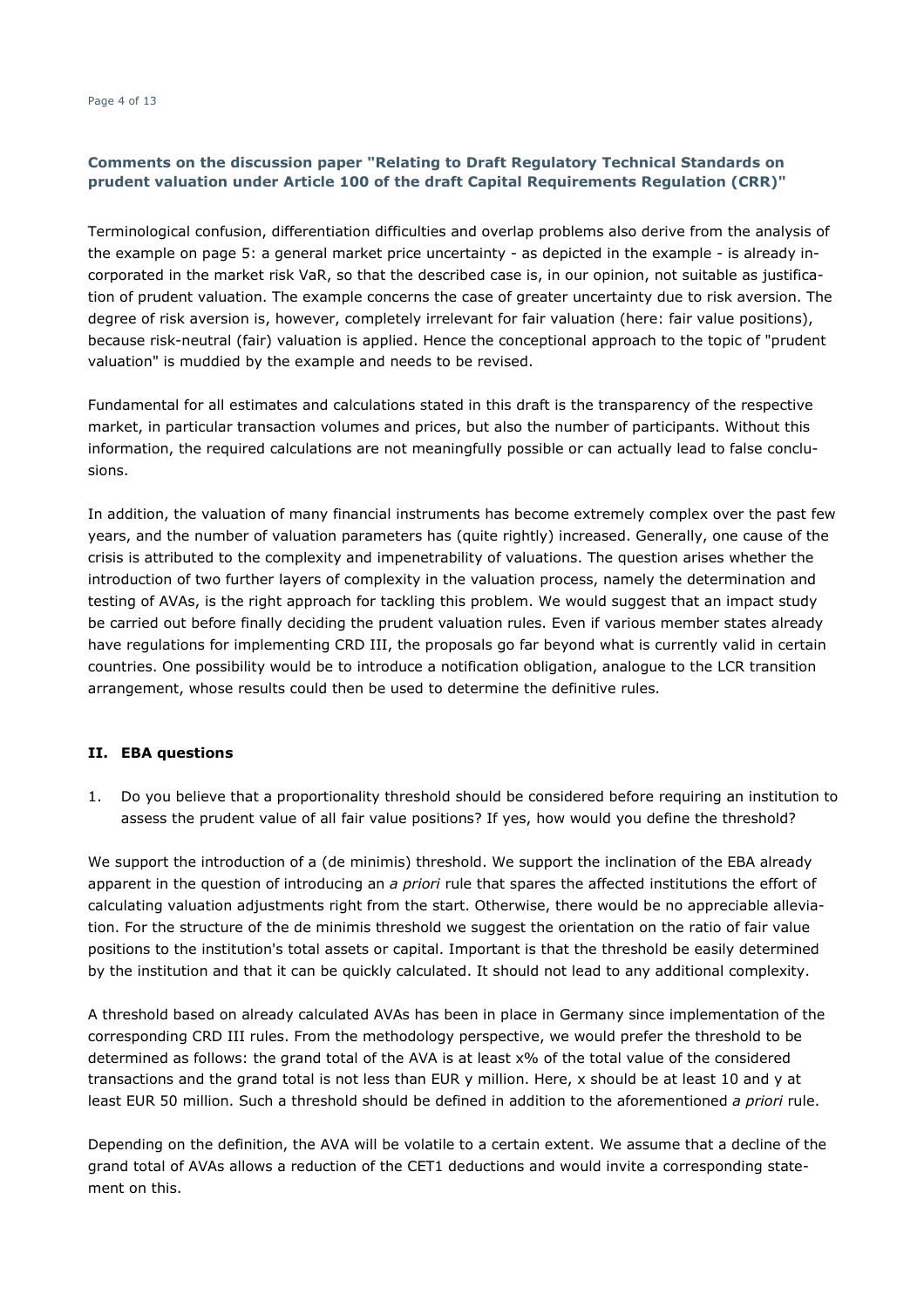The material scope is to be limited such that only those cases not already governed by a national or international safeguard mechanism are covered. For Germany, one example would be Section 340e Subs. 4 of the Commercial Code, which provides for the formation of a fund for general banking risks as a surrogate for limitation on distribution for unrealised gains.

If the EBA expected that the institutions have to meet the requirements, even though they are below the threshold, then the application of the ITS should reflect the concept of proportionality, as set out in the Pillar II provisions.

2. Do you agree that the exit price used as the basis of prudent value does not necessarily need to be based on an instantaneous sale? If yes, provide argument to support your view.

The consideration of regulatory costs in the determination of the "exit price" leads to significant distortions compared with an economic risk view. This applies in particular for positions which have to be deducted from capital, for example, due to undifferentiated regulatory treatment (such as high quality ABS position without external rating). In addition, it cannot be expected that the regulatory costs for potentially all the capital market participants be predicted for every individual position (regulated/unregulated; national/ international). An asymmetric applicability of regulatory requirements in pricing, e.g. between regulated financial institutions and unregulated or differently regulated financial institutions (e.g. insurance companies), leads to lower trading volume and thus lower market liquidity, which in turn can trigger other value adjustments in regulated financial institutions etc. ("self-fulfilling").

Not every position should be viewed solely under the possibility of an instantaneous exit point (for example hedge positions); the basis for the assessment should in particular not be "fire sales". Secondly, arbitrage transactions, for example, might not be held with the intention of exit at any time, but held specifically for the short or medium term.

In so far as the calculation of AVAs requires applying the value of a position that can be realised from an instantaneous sale, there is a risk that this would encourage short-termism. A lower valuation could mean that a limit is crossed below which a sale has to be effected. This could even accelerate a further fall in value. If there is an expectation that the value of the position may recover in the near term, this could be taken into consideration in the assessment. This could avoid the actual realization of losses.

3. Should a specific time horizon for exit be set when assessing the prudent valuation? If so, how the time horizon should be set (e.g. the same time horizon for calculating Value-at-Risk (VaR), Credit Risk Capital Requirements, etc.), what should it be and how would it feed into the calculating of AVAs?

In general, we support the idea of a consistent approach with respect to the corresponding capital requirements. A clearer statement as to how market liquidity risks could be included would be helpful because the determination of the "time horizon" has a very considerable influence on the amount of the AVAs. The aim should also be that the AVA requirements do not lead to "double-counting" with respect to the future requirements arising, for example, from the Basel Trading Book Review.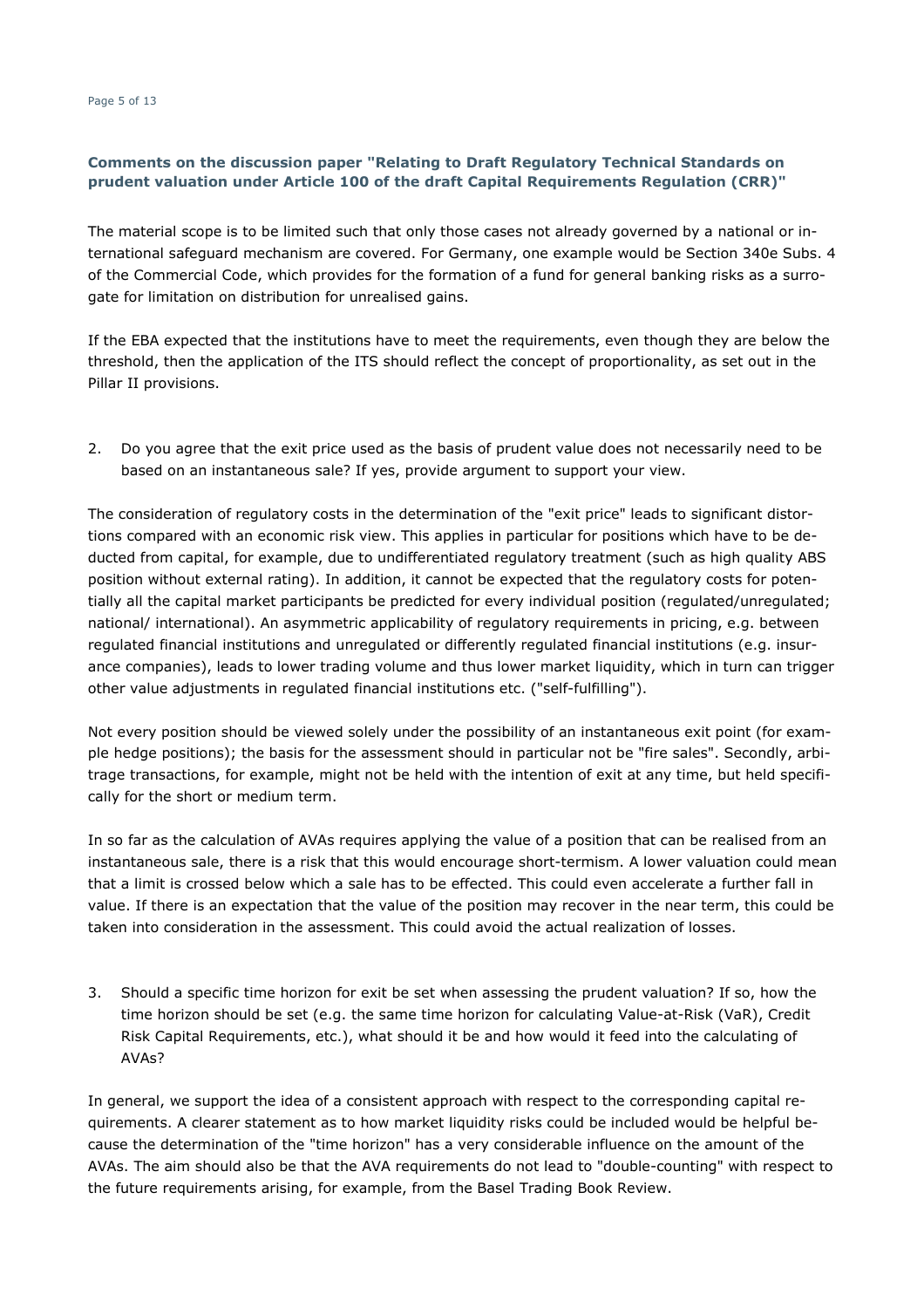In addition, flexibility concerning the exit horizon would give the institutions further latitude. At the same time, such a process requires additional proof to be kept at the level of individual positions and would have to be underpinned with corresponding quantitative studies. This would entail not inconsiderable use of resources. Defining a general horizon is, in our opinion, meaningful; however, it must be ensured that deviations from the horizon are permitted in both directions in justified cases (e.g. market maker portfolios, hedging transactions, structured products).

4. Do you support the concept of a specified level of confidence to determine AVAs? If not, why? Are there any AVAs where the use of a specified level of confidence is not appropriate?

In our opinion, restraint should be applied in the determination of a confidence level and only where there are corresponding data as a basis should thought be given to opting for such a statistical approach. However, EBA must provide sound conceptual reasons as to why the lowest quotes should be used for the quantile estimate of the market price uncertainty on a confidence level basis. The selling institution will usually select the highest offered price from the various prices quoted by possible counterparties (with allowance for their liquidity) and conclude the transaction at that price. Therefore, the application of the same probabilities for all the available quotes is not plausible. In addition, with respect to model quality it is to be assumed that the values at the lower end are of a poorer quality than those in the centre of the distribution. Hence we reject the quantile concept for determining AVAs even if there are sufficient market data.

As a rule, it is also to be expected that the confidence level cannot be calculated for want of data, since a statistical process only supplies robust results if there is a sufficient data basis for the calculation. Where there is an inadequate data basis we see the problem of a large estimation error in the determination of AVAs, which would lead to an unjustified fluctuation in measuring the risk. It would hence generate spurious accuracy for the affected institution, the supervisory agency and third parties which could not be corroborated due to the lack of data (for example, we fail to grasp how a statistical procedure can be expected to deliver a reliable 95% interval with only 15 data points). In this context, it should also be borne in mind that the industry also lacks sufficient experience for determining valuation adjustments.

Especially with a quantile estimate based on expert opinions for market-to-model positions we fear unreasonable and too high safety loadings. There is also a risk that various banks – also with the consent of their supervisors – will come to very different estimates. That would thwart consistent European regulation. In our opinion, AVAs which reflect uncertainties in valuation should be largest in illiquid markets. But precisely in those cases, a reliable estimate of a large quantile will not be possible due to a lack of data. In addition, expert-based distribution functions cannot be drawn up for certain AVAs. This includes, for example, model uncertainties.

Accordingly, we recommend that quantile rules be dispensed with for expert estimates, too, and that a "best available estimate" approach be applied instead. Banks should at most have the possibility of adopting the quantile approach voluntarily.

In general, there should be stronger incentives for process improvements instead of opting for an acrossthe-board statistical metric. Incentivisation could be improved, for example, in the IPV (independent price verification) and NPI (new product introduction) process, and also in monitoring the management of stale positions. Such qualitative improvements can contribute to the definition of "prudent values".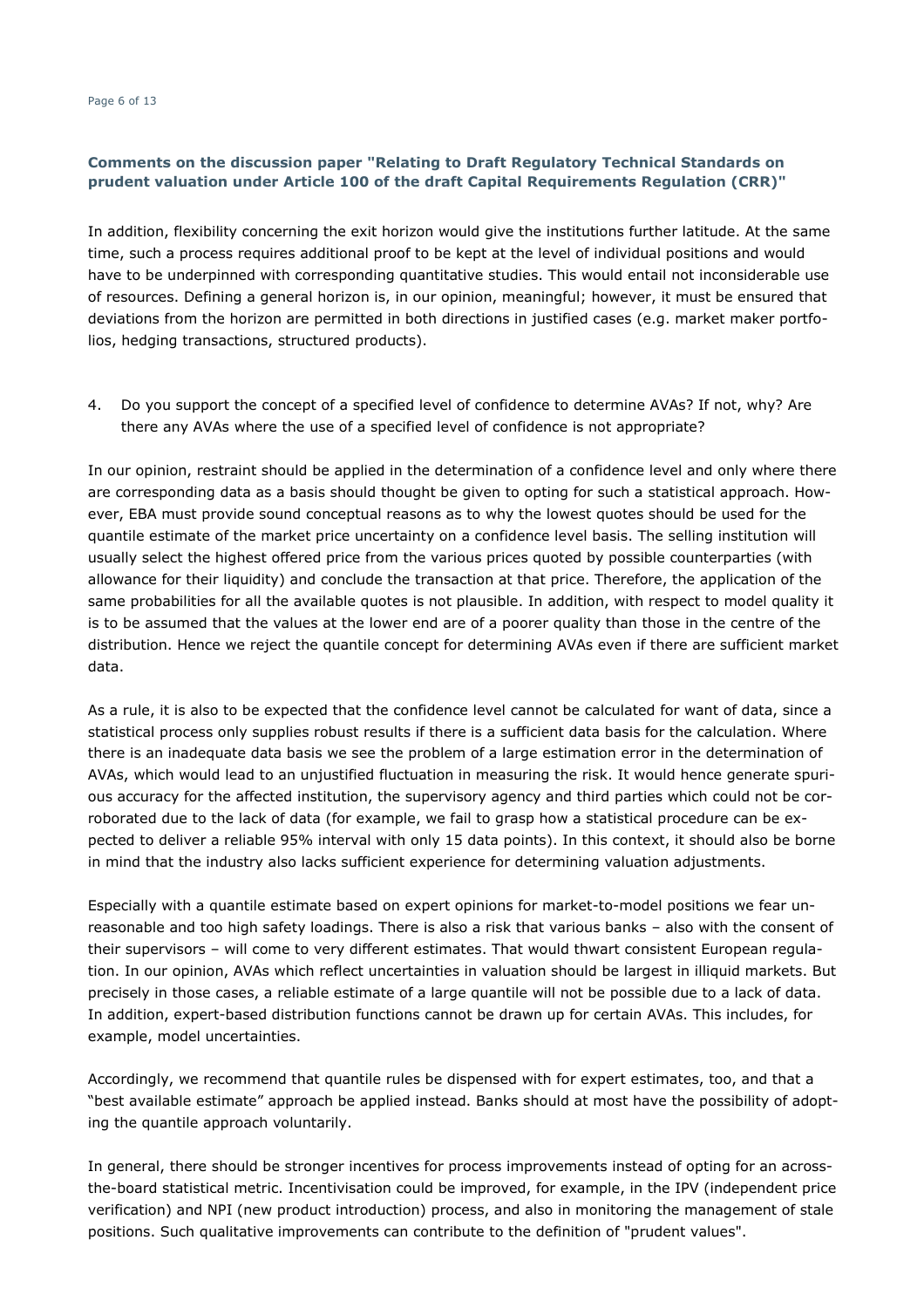In addition, we would in general argue that the confidence level - in so far as it is to apply for every individual position – should only have to be applied for the aggregate of the valuation adjustments from the various grounds. This would enable institutions to offset potential AVAs that cannot appear at the same time as each other and prevent quantiles for individual risk factors adding up to a disproportionately high value adjustment.

5. If you support a specified level of confidence, do you support the use of a 95% level of confidence? What practical issues might arise or inconsistencies with other parts of the CRR when using this level of confidence?

If the EBA does not wish to fully dispense with the definition of a confidence level, we expressly favour that a lower level of not more that 75 – 80% be applied. This would also alleviate the problem discussed under question 4. In return, an aggregation approach that allows for diversification could possibly be dispensed with, provided that potential overlaps between individual criteria could be ruled out (see also our remarks on aggregation).

In addition, in our opinion, it should be borne in mind that specific AVA requirements generate de facto additional capital requirements for "fair value positions". Here, the EBA should take into consideration the additive impact of AVAs in addition to the capital requirements when calibrating or defining the quantile.

6. How prescriptive do you believe the RTS should be around the number of data points that are required to calculate a 95% level of confidence without any more judgemental approach being necessary?

In our opinion, it should be left to the institution themselves to decide for which positions they can and want to carry out a statistical calculation of the valuation adjustments. The necessary number of data points can vary from instrument to instrument, and hence the institution would justify the decision it has taken. Given this latitude, other factors could then be included in the case-by-case decisions.

By the same standard, the institution should also be permitted to demonstrate that no valuation adjustments at all are needed. For example, certain OTC derivatives tend to have narrower bid/ask spreads than certain exchange-traded products. Here it should be possible to forego a mark-down for closing costs.

Even for statistical calculations with a sufficient number of data points, bid/ask spreads are not necessarily a good indicator of the actually achievable exit price once the market has become illiquid.

Besides the forecast horizon, the EBA has to declare if a historical observation period is to be considered for the quantile estimation. The specifications determined so far are surely insufficient for an internationally consistent application. For example, the duration of the history, the weighting of historical data and whether a specific period of the history is to be selected should also be discussed with the industry. Alternatively, we would consider it better to apply a concept of "best available estimates" in order to obtain consistent estimates.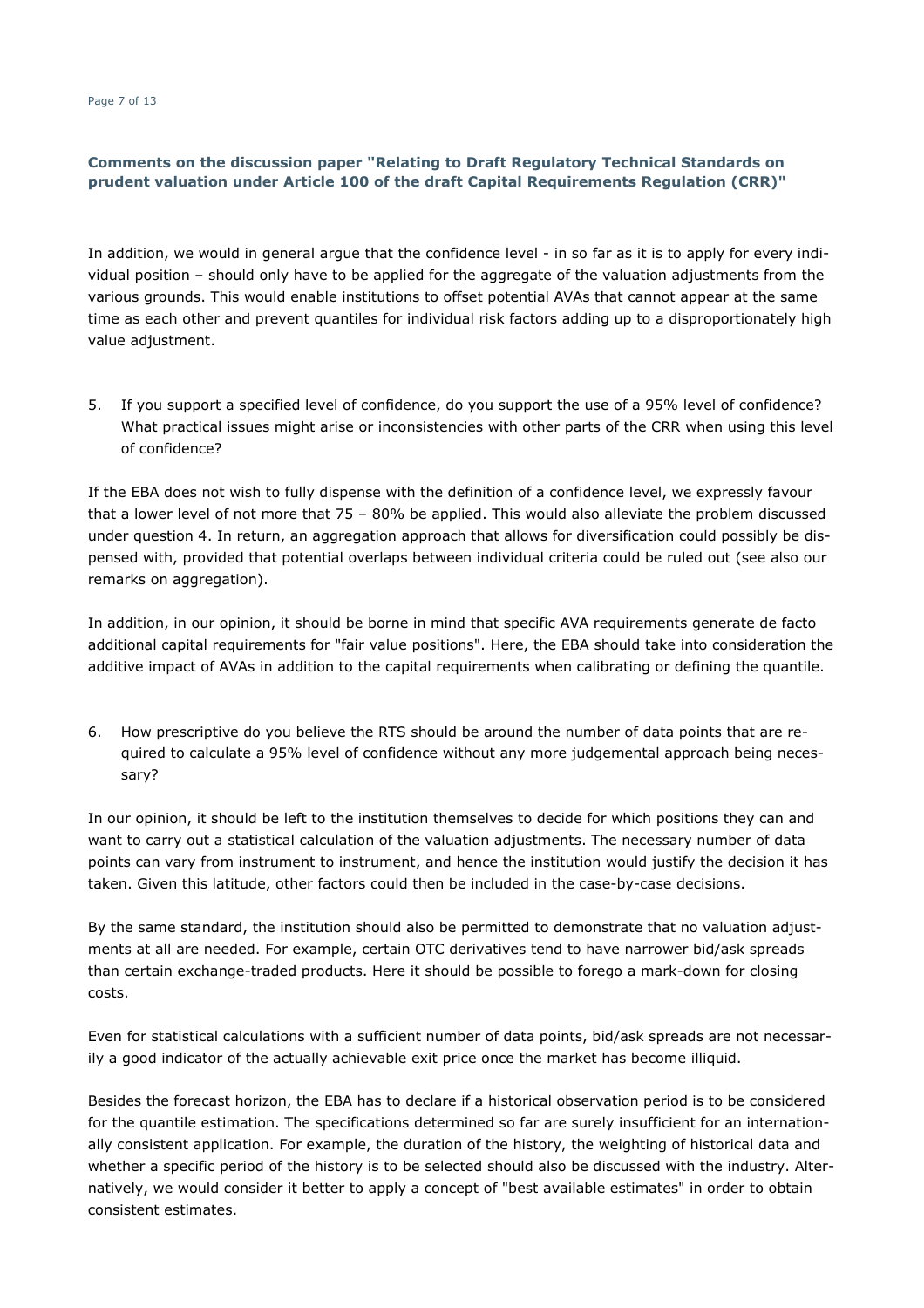Page 8 of 13

#### **Comments on the discussion paper "Relating to Draft Regulatory Technical Standards on prudent valuation under Article 100 of the draft Capital Requirements Regulation (CRR)"**

7. If you support a specified level of confidence, do you support the explicit allowance of using the level chosen as guidance for a more judgemental approach where data is lacking?

As already discussed, quantile rules should be avoided in general.

We do not share the opinion that OTC products should generally not be included in "mark-to-market positions" (see page 11, No. 3). For example, "forward rate agreements" (FRAs), futures or "interest rate swaps" (IRS) may well be standardised, highly liquid products, for which AVAs may not even be required at all in certain circumstances. This is, for example, also the position expressed by the European Central Bank in its opinion on the EU Commission consultation "on the regulation of indices" (see page 4 of the opinion of November 2012).

8. Should any additional possible sources of market prices be listed in the RTS?

We do not consider this to be necessary. Since the market data quality of individual market data sources will vary over time, it is probably better to give examples rather than publish a binding list.

9. Should more description be included of how to use the various sources of market prices to obtain a range of plausible prices?

We do not consider this to be a good idea. Every description of how to use certain data sources entails a risk of distortion. Such distortions can be a danger in practice.

10. Should the RTS be more prescriptive on how to use the various alternative methods or sources of data to obtain a range of plausible prices where there is insufficient observable data to determine the range by direct statistical methods? If so how?

The data basis in the discussion paper is already sufficiently prescriptive. Rather than extending the list, we would favour transferring responsibility to the individual institution. This can then apply sources suitable for the specific product.

At best, thought could be given to whether examples of "best practice approaches" rather than binding references to such approaches might be helpful.

Otherwise, we refer to our response to question 6.

11. Are there any other indicators of large market price uncertainty which should be included?

Thought could be given to including the "bid-offer-width" in the analysis.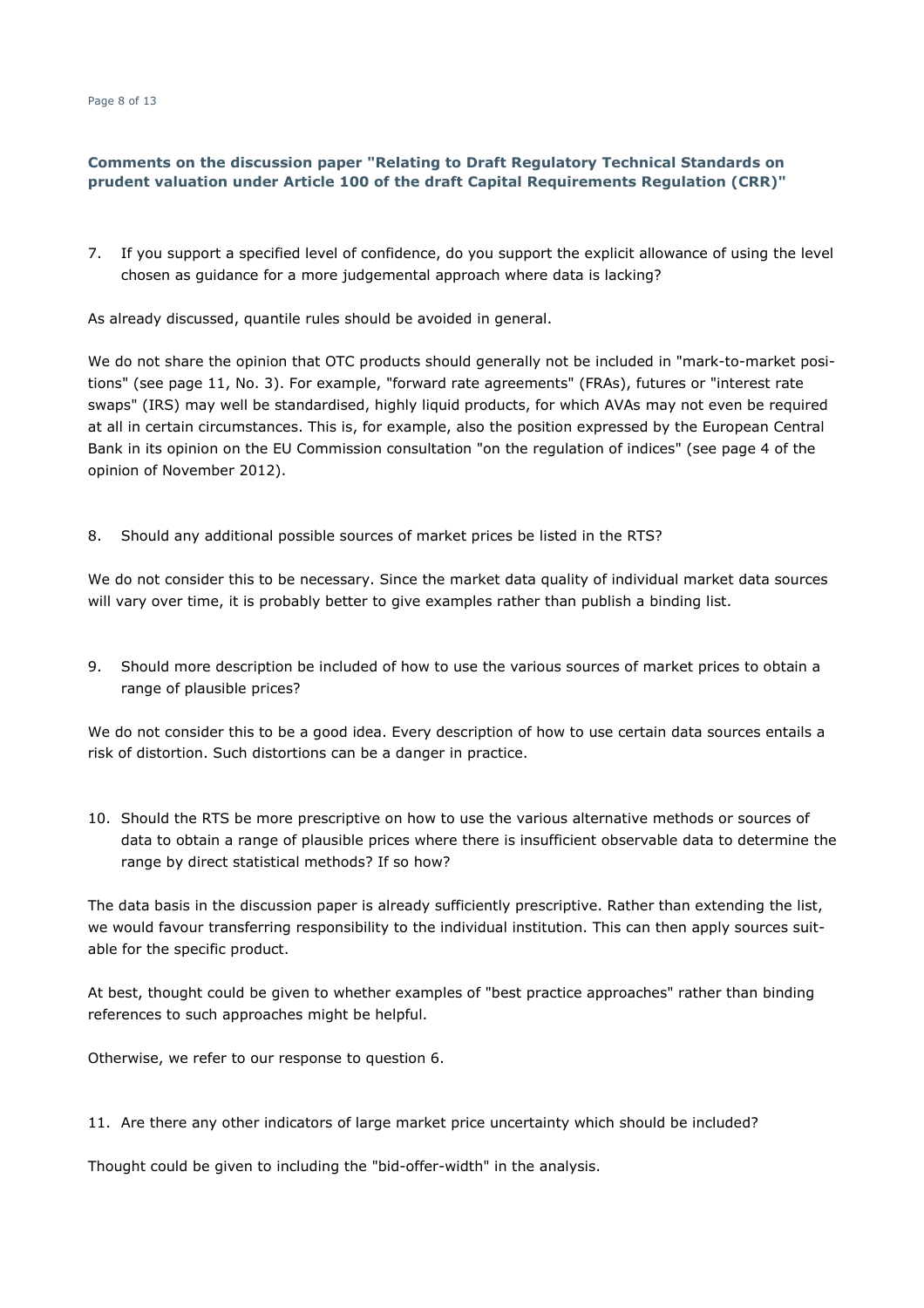12. Do you believe the approaches set out above are appropriate for each of the adjustments listed in Article 100? If not, what approaches do you believe would be more relevant?

The differentiation of market price uncertainty from the other categories is, in our opinion, unclear. Concerning the uncertainty in the input parameters of valuation models, seeking to achieve prudent valuation via an adjustment is understandable. However, this adjustment should not be to individual model parameters but address all the necessary model parameters in their totality. In general, risk-based determination of AVAs (instead of complete re-evaluation) should be permitted because the determination is in any case based on expert opinions and thus quantification possible only with a fuzziness.

In addition, we assume that the requirements for "counterparty credit risk" (especially CVA charge, and the cover for default risks) are sufficiently conservative. Therefore, the assessment of "unearned credit spreads" should be dropped (para. 21).

Likewise, we assume that the capital requirements for operational risks already provide for such risks. This is the case in particular with application of the AMA. In order to avoid double counting, the passage "Operational Risks" should be deleted (para. 26).

It is correct that trades "away from fair value" are possible upon "early termination" (para. 37). However, "early termination" tends to be combined with a restructuring which can generate additional revenue. Here, "offsetting" should be possible. The same goes for future administrative costs which may lead to corresponding revenue (para. 41 – 44).

We consider the additional consideration of "investing and funding costs" to be unnecessary (para. 38- 40), because these are already reflected in fair value. Recent years have seen the development of new market standards in this area which ensure that these factors are taken into account (e.g. consideration of maturity-specific interest rate curves, distinction between forward prediction and discounting and OIS discounting). Supervisors should have confidence in these market standards – especially when it comes to calculating funding valuation adjustments.

We consider quantification of the model risk not even possible in some cases and would suggest that the requirement be deleted (para. 47). It may often be impossible in actual fact to obtain an overview of all the instrument models used in the market (especially for complex products that require simulation approaches for their valuation, for example). Here, the institution just has to live with the situation that there is no such thing as "the" model price. Therefore, there is probably little point in using valuation adjustments to create de facto pillar I capital requirements for model risk; a better approach is probably to leave consideration entirely under pillar II.

The requirement in para. 53 should be deleted. In our view, a portfolio approach is frequently a more effective way of identifying potential concentration and potential illiquidity than is analysis at position level.

The requirements in para. 54 are not clear, in our view, and need further explanation. We see no necessity to introduce additional procedures over and above the existing checks on balance sheet items (such as FO/BO reconciliation, reconciliation of totals), particularly since these checks are also regularly reviewed by auditors.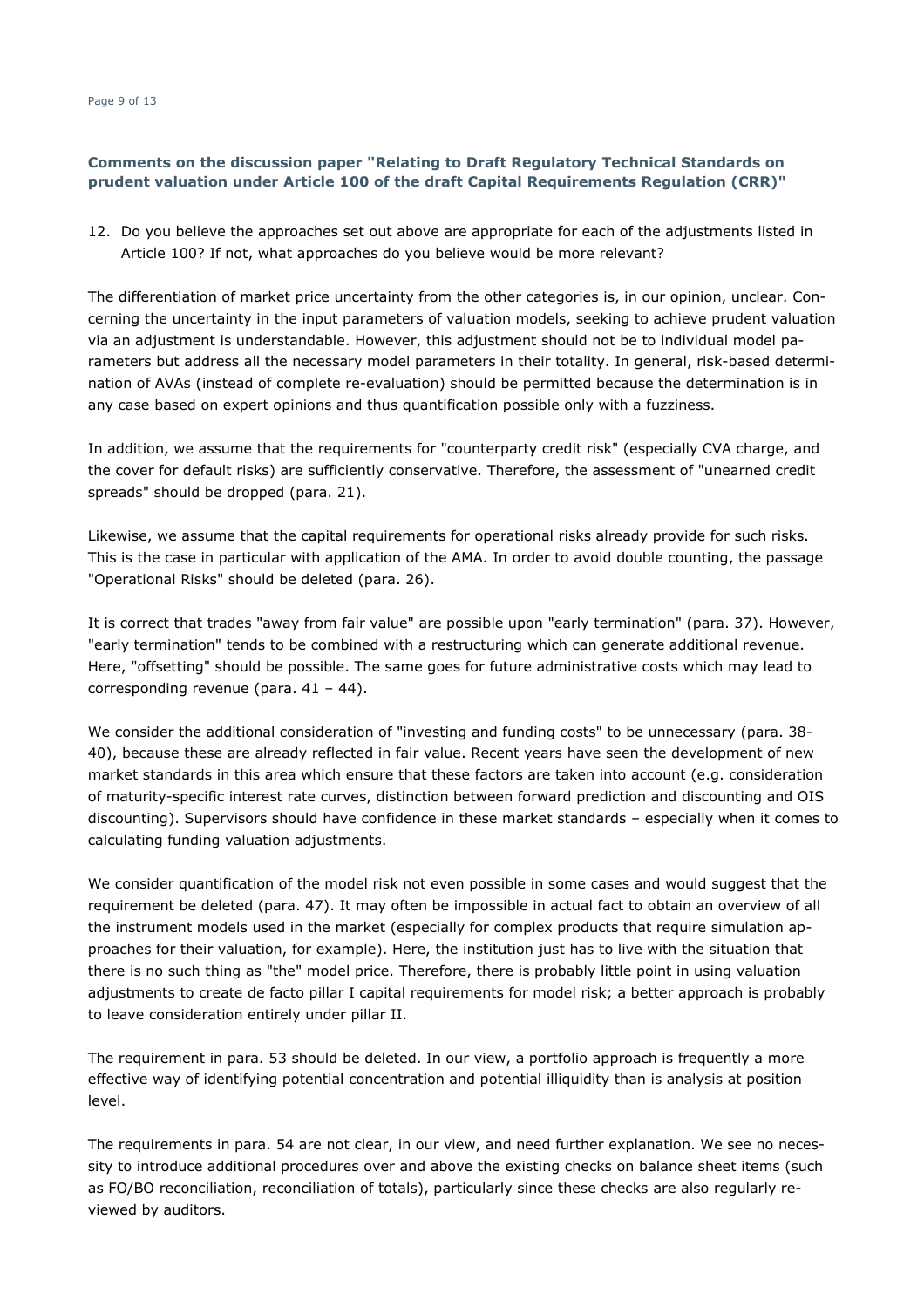13. Are there any other material causes of valuation uncertainty that the RTS should describe an approach for? Or are any of the adjustments listed above not material and should not be included?

We do not see any points missing.

14. Do you believe that the testing approach in Annex 2 represents a useful tool to test for prudence of valuation? If not, what weaknesses make it unsuitable?

No, we do not share that belief. A test based solely on the number of "prudent valuations" compared with "imprudent valuations" ignores the magnitude of the "imprudent valuations".

Since the discussion paper already admits that AVAs cannot be statistically calculated for many instruments, we see no additional value in a statistical review of those expert-based estimates. At the same time, it makes little sense in demanding a test solely for the statistically calculated values. We assume that even without explicit back-testing a qualitatively good best practice will emerge from the oversight by the supervisory agency and auditors. Since, as argued above, neither the benefit nor the practicability of this additional complexity layer is apparent, we assume that the test approach is superfluous.

In practical cases, AVAs are frequently meaningfully determinable at the portfolio level but not at the level of individual transactions, however. In our opinion, the determination of AVAs at the portfolio level is acceptable in principle, but does lead to problems in the testing approach. If no AVA is assigned to an individual transaction a priori, it will in practice be hardly possible to determine the "ex-ante change in value" for a transaction. Under the proposed system this would require the portfolio's AVAs to be determined with and without the actual transaction. The effort this requires is scarcely imaginable.

In the proposed test approach, the prior day price is to be compared with the actually traded price and then compared with the valuation adjustment. We do not believe that this approach should be used as the standard procedure because the comparison is not particularly informative. Due to the time lags, market changes cause "market contamination". In addition, the situation in which the institution sells a position is different for each transaction. A blanket test approach will not be conducive to achieving the goal.

The effort entailed by the proposed test approach is exorbitant. Since all marked-to-model positions ought to be included, it would also have to be applied, for example, for swaps with non-standardised maturities. Re-evaluating all those positions, in part a hundred times over, would be beyond the capacity of many institutions.

15. Do you believe that the RTS should be prescriptive with respect to validation techniques? If not, how do you believe that comparable levels of prudence should be ensured for the valuations across institutions? Are there other validation techniques that you believe should be detailed in the RTS?

In our view, the discussion paper fails to address an important point – namely that validation, while always serving a useful purpose, does nothing in itself to significantly improve risk management. The starting point, as we see it, should be to develop policies capable of preventing concentrated, complex or stale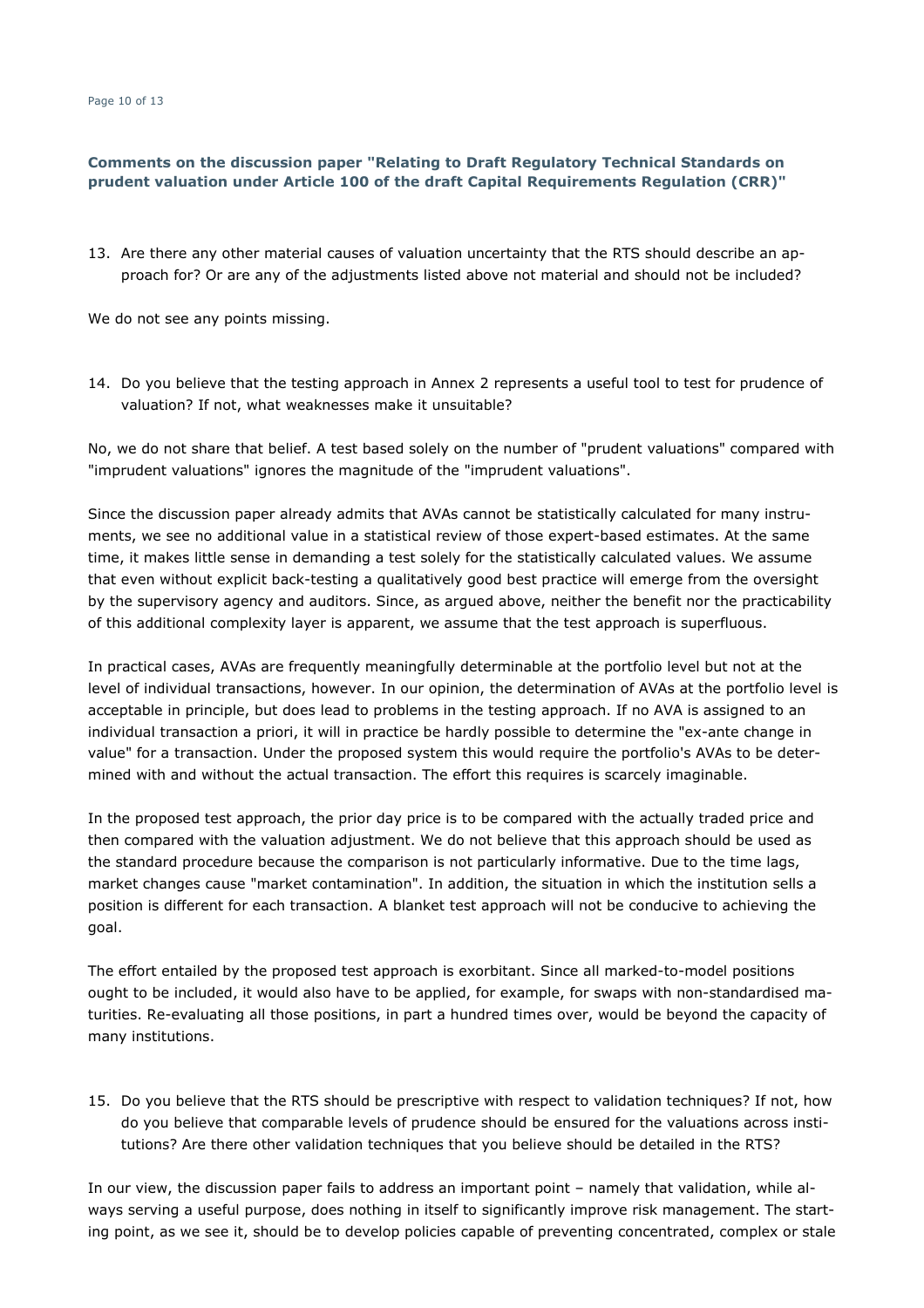positions. Instead of prescribing individual validation techniques, the focus should primarily be on these policies and on compliance with them in practice. The analysis of buying and selling prices doubtless makes good sense for certain portfolios and is already standard practice.

As in other areas, the RTS should be sufficiently prescriptive so as to avoid misunderstandings and impractical requirements. Problematical is the trade-off between the necessary requirements and consideration of the institutions' individuality. This calls for a practicable solution. Achieving comparability across institution boundaries requires the definition of a minimum level of clear requirements and procedures by the supervisory bodies. On the other hand, the particular characteristics of the institutions and their scale of trading activities have to be heeded in order to bring about individually reasonable solutions.

16. Do you support the concept that prudent value can never be greater than fair value including fair value adjustments at both the individual position and the legal entity level? If not, what would be the reason to justify your view?

We do not support this view. For example, financial statements drawn up in compliance with the German Commercial Code have to have VaR-based adjustments for valuation uncertainties (see Section 340e Subs. 3, Commercial Code). Since this is a blanket mark-down, it can lead to the market value carried in the balance sheet being lower than the "prudent value", which allows for the individual valuation adjustments. Offsets should be permitted in such cases.

17. Would you support the availability of a diversification benefit within the aggregation of position-level AVAs? Please explain the reasons and justification why, providing any evidence available to support your arguments

Diversification effects of AVAs relating to the position should definitely be allowed (see also last paragraph to question 4). Many of the individual causes stated contain substantial overlaps (e.g. market price uncertainty and model risk) or are uncorrelated (e.g. model risk and concentration risk). We assume that the discussion paper already implies that institutions can take such overlaps into consideration during their calculations.

The definition of a supervisory standard procedure for aggregating AVAs seems most compatible with the EBA's goal of achieving a "level playing field". This would spare institutions the effort for deriving, demonstrating and documenting the applied methodology. Institutions should nevertheless be permitted to apply an internal method if they can demonstrate that the standard approach would result in significantly distorted values. It would doubtless make good sense to use existing internal market risk models that have already been approved by supervisors.

The definition of a confidence level that should apply at both the level of the individual AVA components and also the overall AVA of a position does raise certain questions, however. Simple aggregation of individual AVAs to a 95% confidence level without the consideration of diversification would as a rule lead to an unreasonably high AVA for the overall position. An aggregation approach allowing for diversification could, in an ideal situation, avoid this issue, but in practice it may well be impossible to deliver proof of the appropriateness of such an approach. Here we fear considerable additional effort that brings little added value. Therefore, we refer to our suggestion above that a confidence level of 75 to 80% be applied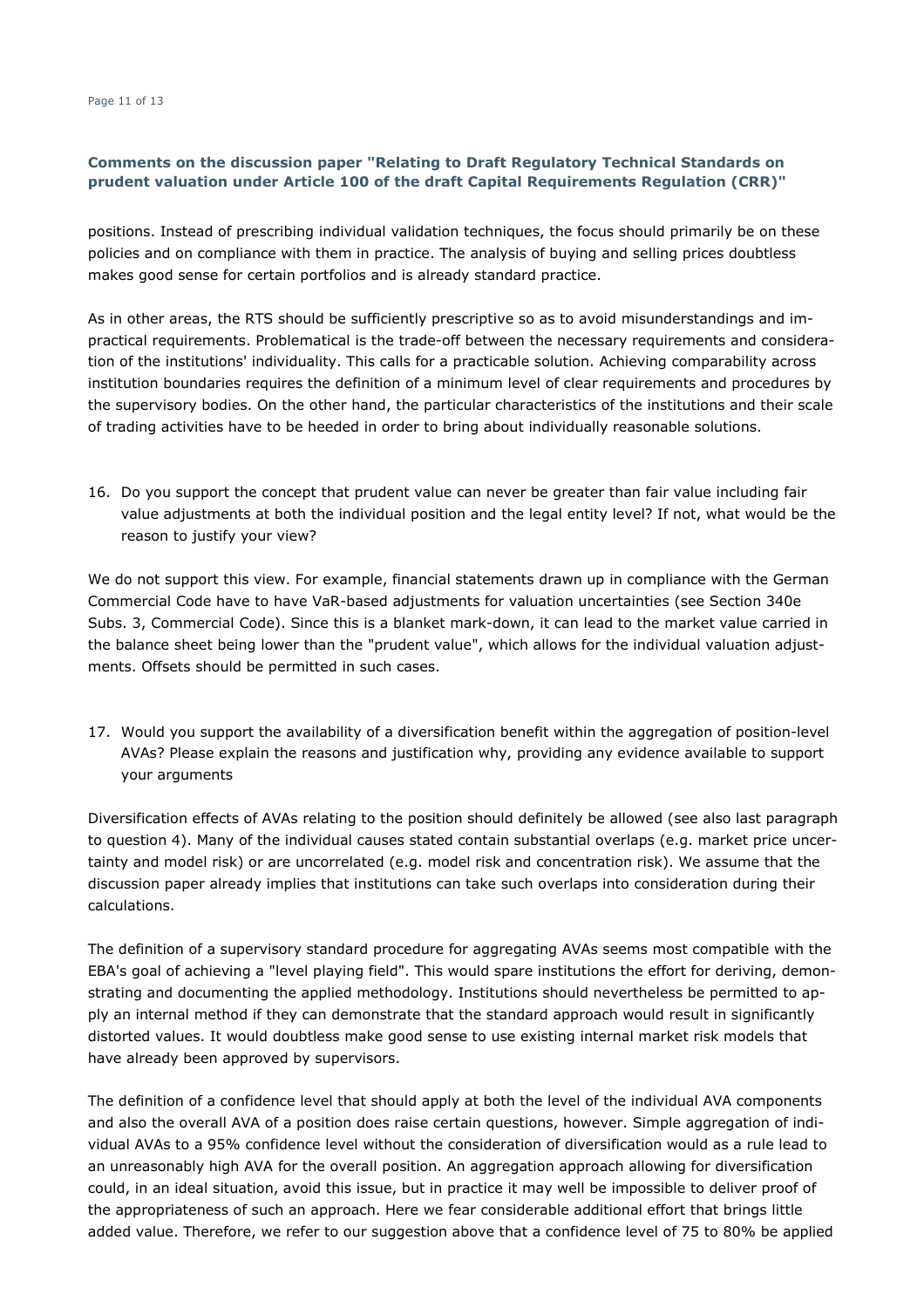and advise simple summation on that basis thereof. We believe zhat this is a meaningful trade-off, in particular against the background that aggregation with diversification would prove to be scarcely robust and thus presumably bring a hefty portion of "arbitrariness" with it.

In conclusion, we see no need to exclude the AVAs for operational risk, early termination, concentration and illiquidity when calculating the diversification benefit. Since these are not deterministic amounts, a diversification effect arises even if the correlation is below 100%.

18. If simple aggregation better reflect your assumptions and practices or would you support the availability of diversification benefit, do you support creating a simplified standard approach, an example of which is shown in Annex 4? If you do, do you have alternative suggestions on how this standard approach should be specified? Are the suggested correlations in the example appropriate, if not what other values could be used?

Please see our reply to question 17.

19. If you support the availability of diversification benefit, do you support allowing an in-house approach which should be subject to approval by the regulator, an example of which is shown in Annex 4?

Please see our reply to question 17.

20. Would you agree that offsets against AVAs for overlaps with other Pillar 1 capital requirements should not be permitted? If not, what offsets might be appropriate and under what conditions might they be allowed (e.g. individually assessed by the institution and agreed with the regulator rather than specified in the RTS)?

In principle, the aim should be to define regulatory requirements in such a way that there are no overlaps. Where there are clear overlaps, offsetting should be possible. Even better would be to drop AVA requirements e.g. for "unearned credit spreads" and "operational risk". If the institution can demonstrate other overlaps, the AVAs should be reduced accordingly.

In addition, we would like to point out that AVAs can also have an impact on Pillar II. We ask that the interactions with ICAAP be given more attention.

21. Do you believe the above requirements are appropriate? If not, what other requirements could be necessary and what requirements stated above are considered not to be relevant?

The standards for "systems and controls" are part of a appropriate governance for fair value. We consider a specific right to demand higher capital requirements in the event of deficits in this area to be unnecessary because this right exists in any case and would again lead to substantial overlaps with AVAs. For banks using internal models, valuation controls already play a major role in determining multipliers for calculating capital requirements.